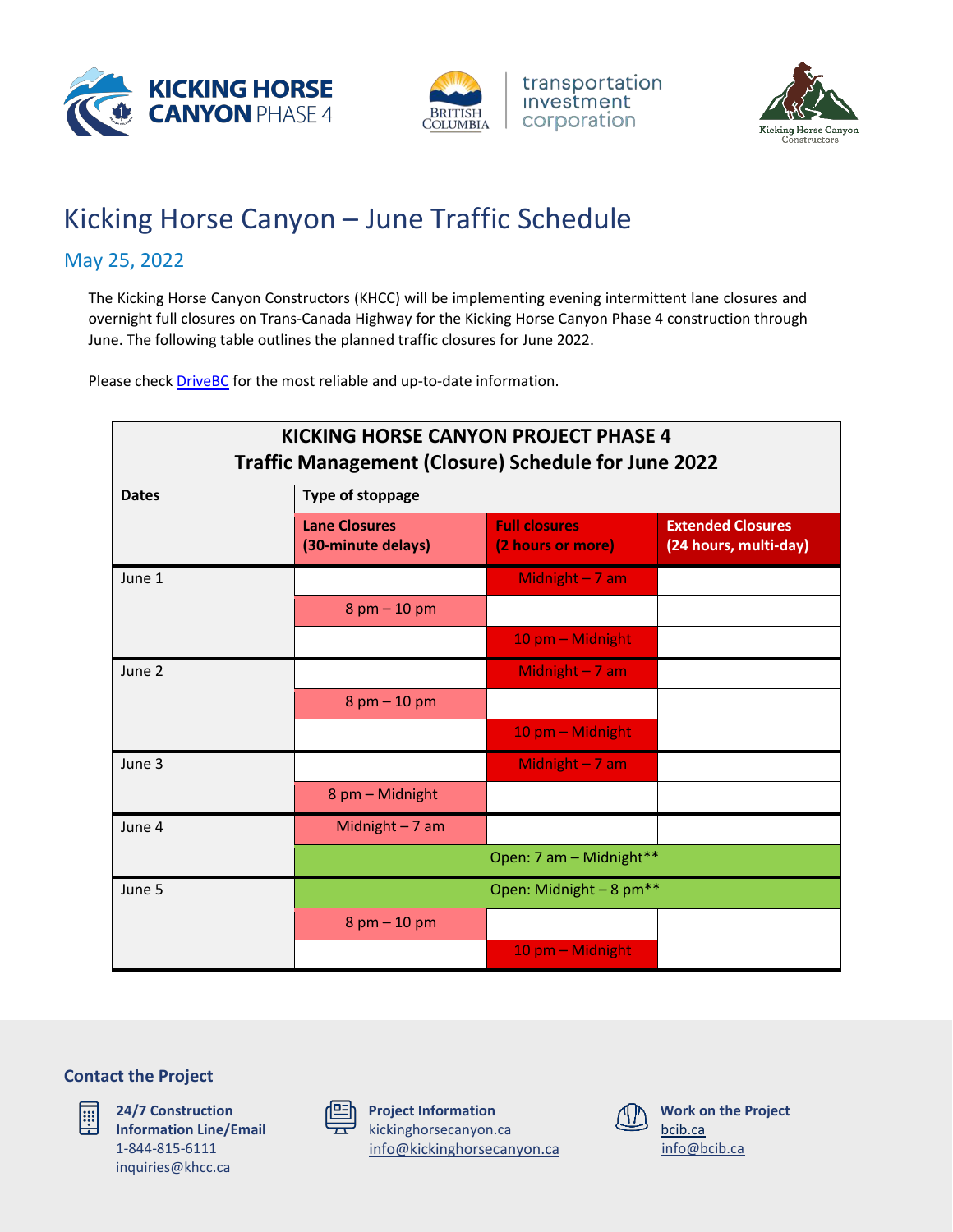



transportation<br>Investment corporation



| June 6  |                         | Midnight - 7 am         |  |
|---------|-------------------------|-------------------------|--|
|         | $8$ pm $-$ 10 pm        |                         |  |
|         |                         | 10 pm - Midnight        |  |
| June 7  |                         | Midnight - 7 am         |  |
|         | $8$ pm $- 10$ pm        |                         |  |
|         |                         | 10 pm - Midnight        |  |
| June 8  |                         | Midnight $-7$ am        |  |
|         | $8$ pm $- 10$ pm        |                         |  |
|         |                         | 10 pm - Midnight        |  |
| June 9  |                         | Midnight $-7$ am        |  |
|         | $8$ pm $- 10$ pm        |                         |  |
|         |                         | 10 pm - Midnight        |  |
| June 10 |                         | Midnight $-7$ am        |  |
|         | 8 pm - Midnight         |                         |  |
| June 11 | Midnight $-7$ am        |                         |  |
|         | Open: 7 am - Midnight** |                         |  |
| June 12 |                         | Open: Midnight - 8 pm** |  |
|         | $8$ pm $- 10$ pm        |                         |  |
|         |                         | 10 pm - Midnight        |  |
| June 13 |                         | Midnight - 7 am         |  |
|         | 8 pm - 10 pm            |                         |  |
|         |                         | 10 pm - Midnight        |  |
| June 14 |                         | Midnight - 7 am         |  |
|         | $8$ pm $- 10$ pm        |                         |  |
|         |                         | 10 pm - Midnight        |  |

### **Contact the Project**



**24/7 Construction Information Line/Email** 1-844-815-6111 [inquiries@khcc.ca](mailto:inquiries@khcc.ca)



**Project Information** kickinghorsecanyon.ca [info@kickinghorsecanyon.ca](mailto:info@kickinghorsecanyon.ca)

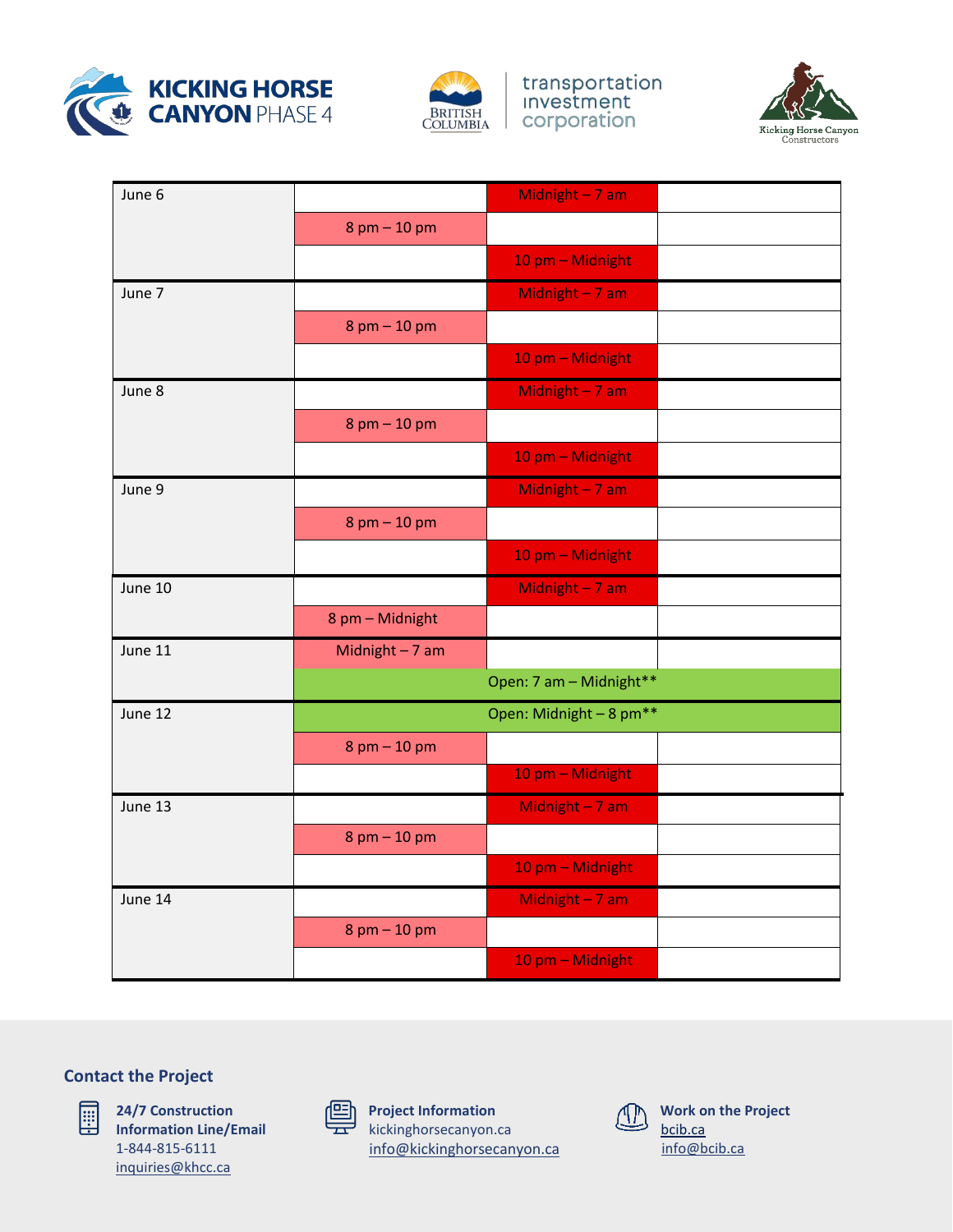



transportation<br>Investment corporation



| June 15 |                         | Midnight - 7 am                     |  |
|---------|-------------------------|-------------------------------------|--|
|         | $8$ pm $-$ 10 pm        |                                     |  |
|         |                         | 10 pm - Midnight                    |  |
| June 16 |                         | Midnight $-7$ am                    |  |
|         | $8$ pm $-$ 10 pm        |                                     |  |
|         |                         | 10 pm - Midnight                    |  |
| June 17 |                         | Midnight - 7 am                     |  |
|         | 8 pm - Midnight         |                                     |  |
| June 18 | Midnight $-7$ am        |                                     |  |
|         | Open: 7 am - Midnight** |                                     |  |
| June 19 |                         | Open: Midnight - 8 pm <sup>**</sup> |  |
|         | $8$ pm $-$ 10 pm        |                                     |  |
|         |                         | 10 pm - Midnight                    |  |
| June 20 |                         | Midnight - 7 am                     |  |
|         | $8$ pm $- 10$ pm        |                                     |  |
|         |                         | 10 pm - Midnight                    |  |
| June 21 |                         | Midnight - 7 am                     |  |
|         | $8$ pm $- 10$ pm        |                                     |  |
|         |                         | 10 pm - Midnight                    |  |
| June 22 |                         | Midnight - 7 am                     |  |
|         | $8$ pm $-$ 10 pm        |                                     |  |
|         |                         | 10 pm - Midnight                    |  |
| June 23 |                         | Midnight - 7 am                     |  |
|         | $8$ pm $- 10$ pm        |                                     |  |
|         |                         | 10 pm - Midnight                    |  |

### **Contact the Project**



**24/7 Construction Information Line/Email** 1-844-815-6111 [inquiries@khcc.ca](mailto:inquiries@khcc.ca)



**Project Information** kickinghorsecanyon.ca [info@kickinghorsecanyon.ca](mailto:info@kickinghorsecanyon.ca)

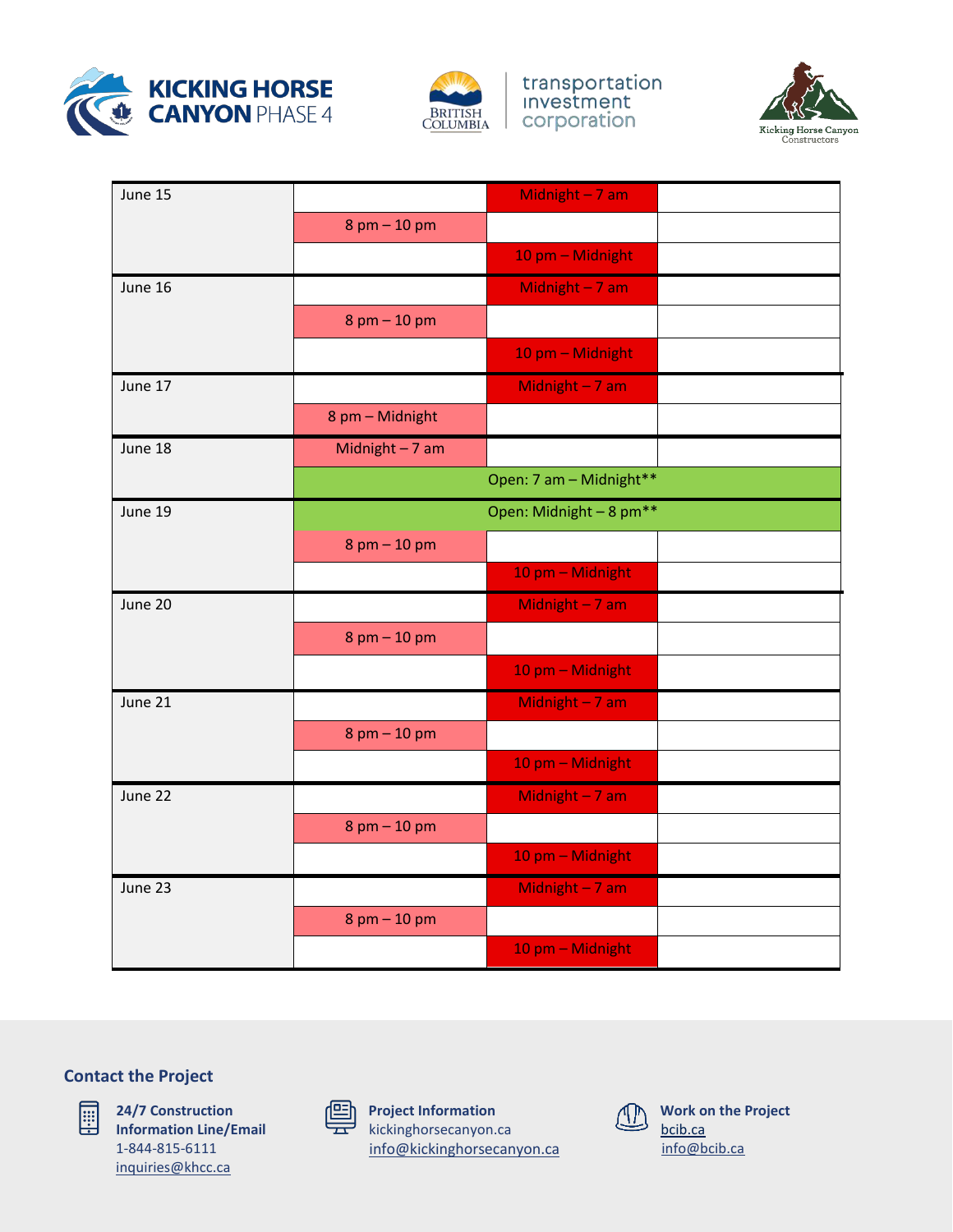



transportation<br>Investment corporation



| June 24 |                                                                          | Midnight - 7 am                                                                                   |  |
|---------|--------------------------------------------------------------------------|---------------------------------------------------------------------------------------------------|--|
|         | 8 pm - Midnight                                                          |                                                                                                   |  |
| June 25 | Midnight $-7$ am                                                         |                                                                                                   |  |
|         |                                                                          | Open: 7 am - Midnight**                                                                           |  |
| June 26 | Open: Midnight - 8 pm <sup>**</sup>                                      |                                                                                                   |  |
|         | $8$ pm $- 10$ pm                                                         |                                                                                                   |  |
|         |                                                                          | 10 pm - Midnight                                                                                  |  |
| June 27 |                                                                          | Midnight - 7 am                                                                                   |  |
|         | $8$ pm $-$ 10 pm                                                         |                                                                                                   |  |
|         |                                                                          | 10 pm - Midnight                                                                                  |  |
| June 28 |                                                                          | Midnight - 7 am                                                                                   |  |
|         | $8$ pm $-$ 10 pm                                                         |                                                                                                   |  |
|         |                                                                          | 10 pm - Midnight                                                                                  |  |
| June 29 |                                                                          | Midnight $-7$ am                                                                                  |  |
|         | $8$ pm $-$ 10 pm                                                         |                                                                                                   |  |
|         |                                                                          | 10 pm - Midnight                                                                                  |  |
| June 30 |                                                                          | Midnight - 7 am                                                                                   |  |
|         | Open: 7 am - Midnight (and through July 1 long weekend to 8 pm July 4)** |                                                                                                   |  |
|         | progress of the project, and should be confirmed via DriveBC             | *All stoppages and closures noted above are subject to change based on weather conditions and the |  |

*\*\*Except for occasional momentary pauses or other brief unscheduled exceptions for traffic control*

## **Contact the Project**



**24/7 Construction Information Line/Email** 1-844-815-6111 [inquiries@khcc.ca](mailto:inquiries@khcc.ca)

| ⋍ |  |
|---|--|
|   |  |

**Project Information** kickinghorsecanyon.ca [info@kickinghorsecanyon.ca](mailto:info@kickinghorsecanyon.ca)